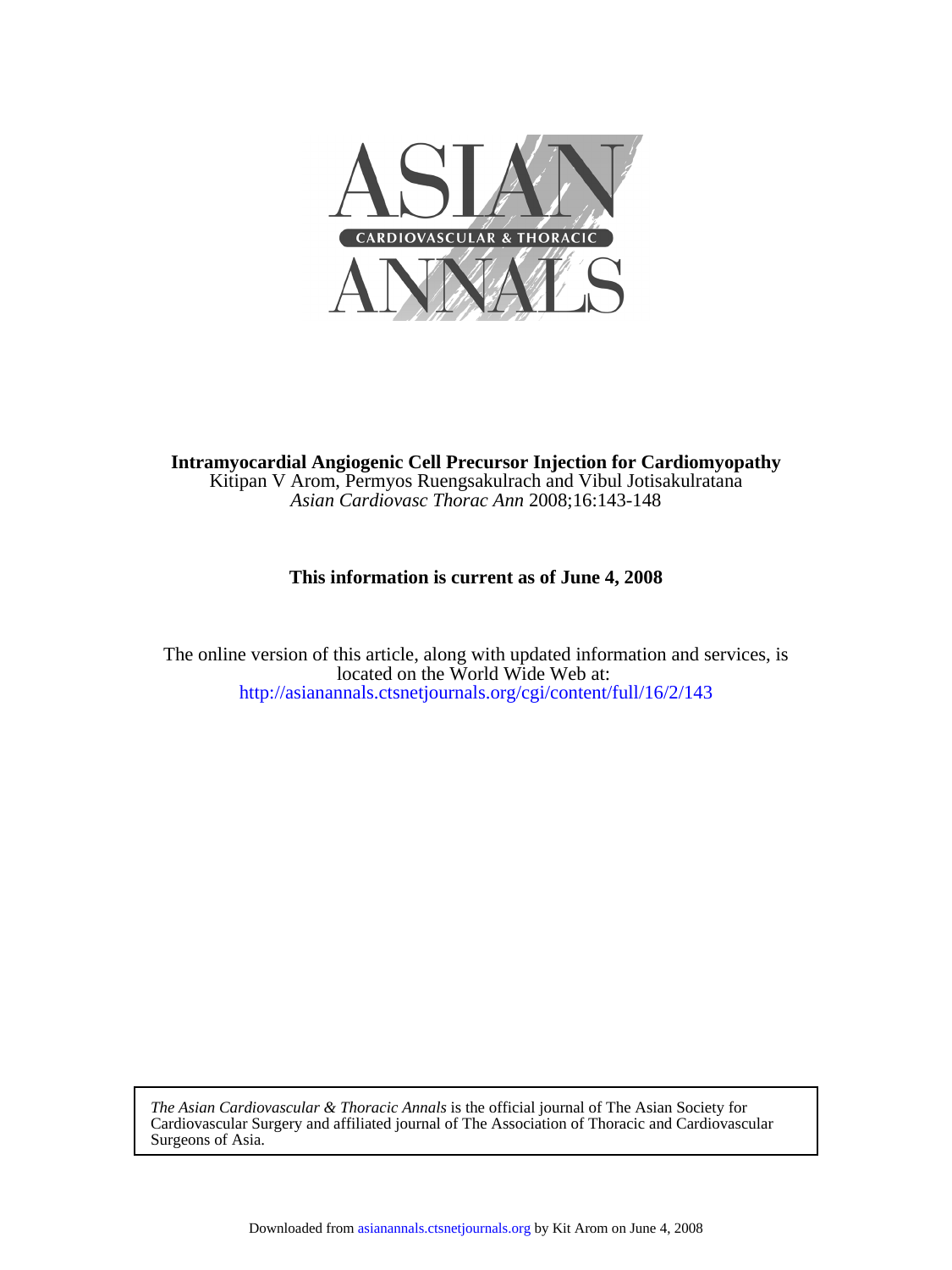# Intramyocardial Angiogenic Cell Precursor Injection for Cardiomyopathy

Kitipan V Arom, PhD, Permyos Ruengsakulrach, PhD, Vibul Jotisakulratana, MD

*Cardiovascular Surgery Bangkok Heart Hospital Bangkok, Thailand*

## **ABSTRACT**

Stem cell therapy for heart failure is a rapidly progressing field. The objective of this study was to assess the safety, and short-term results of thoracoscopic direct injection of angiogenic cell precursors into patients with endstage cardiomyopathy. Cells were obtained from the patient's own blood, avoiding immunological concerns. The number of cells prior to injection was  $29.1 \pm 18.9 \times 10^6$ . Forty-one patients with cardiomyopathy (mean age,  $58.5 \pm 14.3$  years) underwent stem cell injection; 21 had dilated cardiomyopathy and 20 had ischemic cardiomyopathy. Overall ejection fraction improved significantly by  $4.8\% \pm 7.5\%$  at  $149 \pm 98$  days postoperatively. It increased from  $25.9\% \pm 8.6\%$  to  $28.7\% \pm 9.8\%$  in dilated cardiomyopathy, and from 26.6%  $\pm$  5.8% to 33.6%  $\pm$  7.8% in ischemic cardiomyopathy. New York Heart Association functional class was significantly better at 2 months in both groups. It was concluded that thoracoscopic intramyocardial angiogenic cell precursor injection is feasible and safe in patients with cardiomyopathy. The early results are good, and phase II trials are in progress.

## **INTRODUCTION**

Stem cell transplantation is an emerging therapeutic approach to various diseases, which has been investigated extensively. Heart failure due to cardiomyopathy is one of the diseases in which stem cells might play an important role in the future. The aim of transplantation is to replace damaged cells and establish new blood vessels to restore contractility and blood supply to the heart. This can be achieved by introducing progenitor cells capable of differentiating into cardiomyocytes or promoting neovascularization. Animal studies have been conducted widely, but clinical data are limited.<sup>1,2</sup> Results depend on the type of cell used, e.g., skeletal myoblast, bone marrow stem cell, circulating progenitor cell. Whether these cells can transdifferentiate into cardiomyocytes is controversial, particularly in terms of generating contractile function.<sup>3,4</sup> The results also depend on delivery methods: intravenous, intracoronary, or direct intramyocardial injection (either transendocardial or transepicardial). The advantages of direct intramyocardial cell injection are that it is simple and achieves maximal cell delivery; the drawbacks are its

*(Asian Cardiovasc Thorac Ann 2008;16:143–8)*

invasiveness compared to the transcatheter approach, and the potential for arrhythmia. Microinvasive technology has a potential benefit in minimizing the trauma that can occur with the conventional approach. The objective of this study was to assess the safety, efficacy and short-term results of direct thoracoscopic stem cell injection into the myocardium in both dilated cardiomyopathy (DCM) and ischemic cardiomyopathy (ICM) in severely ill patients with intractable heart failure.

## PATIENTS AND METHODS

Between May 25, 2005 and May 22, 2006, 41 patients underwent intramyocardial autologous stem cell injection. The study was approved by the Ethics Committee and Institutional Review Board. Informed consent was obtained from all patients before the procedure. Screening was carried out for severe contagious infections (HIV and hepatitis). Negative results were required for inclusion in the study. Malignancy during the preceding 3 years was also a criterion for exclusion. The mean age was  $58.5 \pm 14.3$  years (range, 27–82 years). Twenty-one

Kitipan V Arom, PhD Tel: 66 2 310 3323 Fax: 66 2 310 3088 Email: karom@bangkokheart.com Bangkok Heart Hospital, 2 Soi Soonvijai 7, New Petchburi Road, Bangkok 10320, Thailand.

For reprint information contact: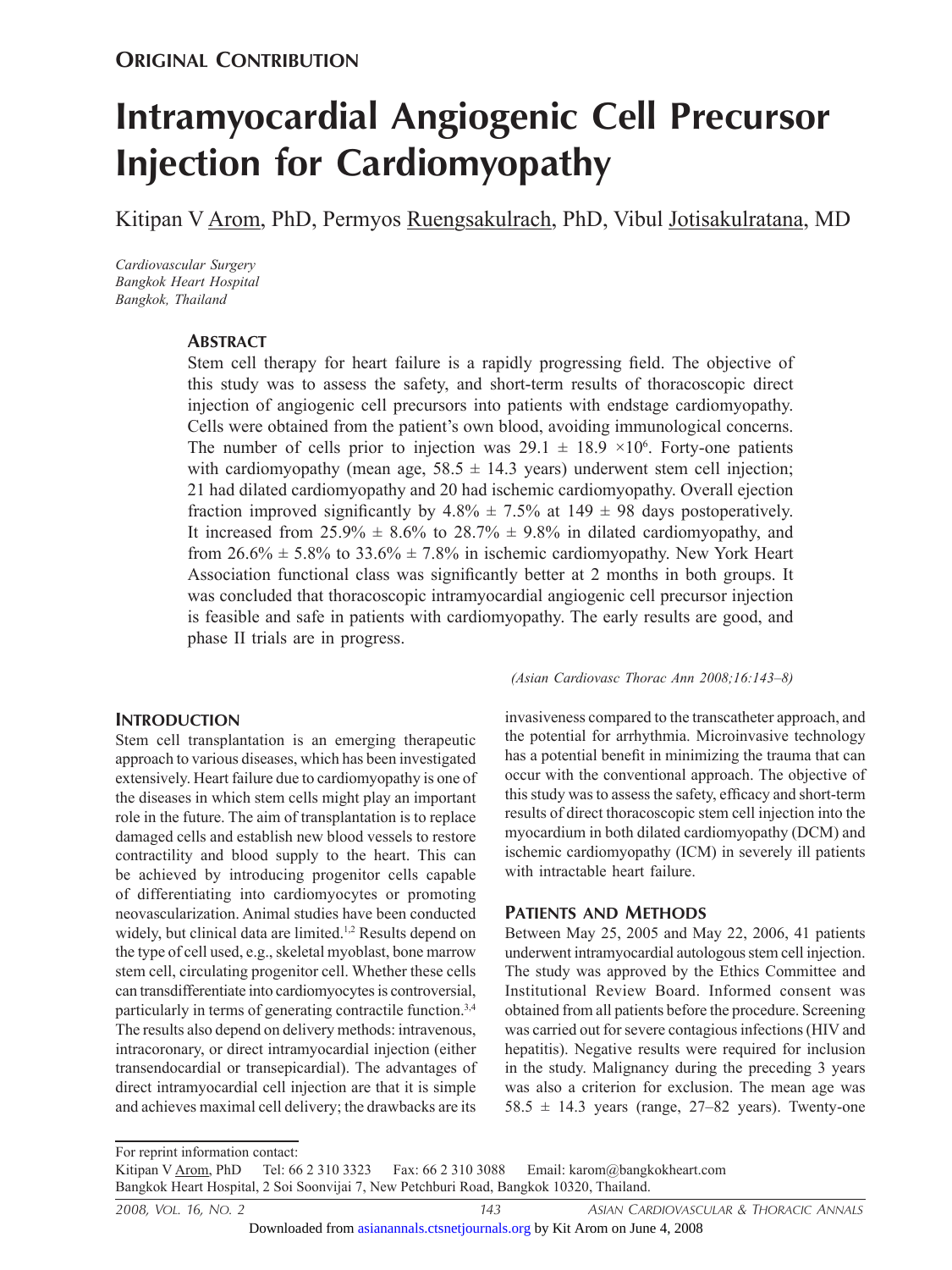| Variable                    | DCM $(n = 21)$          | ICM $(n = 20)$          |  |
|-----------------------------|-------------------------|-------------------------|--|
|                             |                         |                         |  |
| Age (years)                 | $54.86 \pm 16.73$       | $62.35 \pm 10.38$       |  |
| Males                       | $16(76.2\%)$            | $19(95.0\%)$            |  |
| Mean NYHA class             | $2.88 \pm 0.83$         | $3.00 \pm 0.68$         |  |
| Diabetes                    | $6(28.6\%)$             | $10(50.0\%)$            |  |
| Hypertension                | $6(28.6\%)$             | $15(75.0\%)$            |  |
| Renal failure               | $3(14.3\%)$             | 4 $(20.0\%)$            |  |
| <b>COPD</b>                 | $\left($                | $4(20.0\%)$             |  |
| Pulmonary hypertension      | $4(19.0\%)$             | $5(25.0\%)$             |  |
| Cerebrovascular accident    | $1(4.8\%)$              | $4(20.0\%)$             |  |
| Mitral regurgitation        |                         |                         |  |
| Mild                        | $3(14.3\%)$             | $\theta$                |  |
| Moderate                    | $6(28.6\%)$             | $3(15.0\%)$             |  |
| Severe                      | $3(14.3\%)$             | $7(35.0\%)$             |  |
| Preoperative LVEF           | $24.97\% \pm 8.74\%$    | $26.09\% \pm 6.70\%$    |  |
| BNP $(pg·mL^{-1})$          | $2,988.41 \pm 2,760.46$ | $5,208.05 \pm 5,938.85$ |  |
| No. of ACPs $(\times 10^6)$ | $27.05 \pm 20.74$       | $31.33 \pm 16.99$       |  |
| Cell viability              | $94.68\% \pm 4.35\%$    | $94.44\% \pm 3.10\%$    |  |

|  | Table 1. Characteristics of Dilated Cardiomyopathy (DCM) and Ischemic Cardiomyopathy (ICM) Groups |  |  |  |
|--|---------------------------------------------------------------------------------------------------|--|--|--|
|  |                                                                                                   |  |  |  |

igiogenic cell precursors,  $BNP = B$ -type natriuretic peptide,  $COPD =$  chronic obstructive pulmonary dis LVEF = left ventricular ejection fraction, NYHA = New York Heart Association.

patients had DCM and 20 had ICM. In the ICM group, 9 patients had a previous percutaneous coronary intervention, and 10 had previous coronary artery bypass grafting. All patients had a coronary angiogram within 6 months, confirming coronary artery status before the procedure. They all underwent a preoperative workup that included routine chest radiography, electrocardiography, 2-dimensional echocardiography without stress testing, cardiac magnetic resonance imaging (MRI) or sestamibi myocardial perfusion scan, if necessary. Patients were excluded from the MRI study if they had contraindications to MRI (metallic implants). They all undertook a quality-of-life test (SF-36), 6-min walk test, New York Heart Association (NYHA) functional class evaluation, routine laboratory tests required for general anesthesia and B-type natriuretic peptide. The left ventricular (LV) ejection fraction (EF), end-systolic and end-diastolic volumes were determined using echocardiography or multiplanar cardiac catheterization and MRI. In addition to endstage heart failure, all patients had 2 or 3 comorbidities. Their characteristics and comorbidities are listed in Table 1.

The adult stem cells used in this study were angiogenic cell precursors (ACPs) developed by VesCell technology (TheraVitae, Israel).5 Angiogenic cell precursors were obtained from the patient's own blood, avoiding immunological concerns. Peripheral blood (250 mL) was collected using the same technique as for general blood donation, and sent for cell expansion. Blood for culture of aerobic and anaerobic bacteria was collected at the

same time. Multipotent progenitor cells rich in CD45, CD31Bright, CD34+CD45-/Dim and CD34Bright cells were isolated from peripheral blood. Cells at a concentration of  $1.5-3.0 \times 10^{6}$  mL<sup>-1</sup> were cultured with vascular endothelial growth factor (R&D Systems, Minneapolis, MN, USA) and 5 IU·mL–1 heparin (Kamada, Beit-Kama, Israel). The process of cell expansion took 5 days. The resulting ACPs expressed CD34, CD133, KDR, Tie-2, CD144, von Willebrand factor, CD31<sup>Bright</sup>, concomitant binding of ulex-lectin, and uptake of acetylated low-density lipoprotein, secreted interleukin-8, vascular endothelial growth factor, angiogenin and formed tube-like structures in vitro. The number and viability of cells were checked and passed the quality control before use.

In the DCM group, cells were injected into the entire LV area. In the ICM group, cells were injected into nonviable myocardium and hypokinetic areas determined by MRI or echocardiogram and sestamibi myocardial perfusion scan. Cardiac MRI was conducted using 3.0 Tesla MR Scanner (Achieva 3.0T systems with Philips Quasar Dual gradients, Philips Medical Systems, The Netherlands). An initial first-pass myocardial perfusion MRI examination was performed using 0.1 mmol gadolinium chelate contrast material per kilogram of body weight, followed by a second 0.1 mmol·kg-1 dose of the agent. This protocol yielded a cumulative  $0.2 \text{ mmol·kg}$ <sup>1</sup> dose of gadolinium chelate contrast material that was administered as part of the myocardial viability assessment. No imaging was conducted during the second contrast material injection. The time between injections was the time required for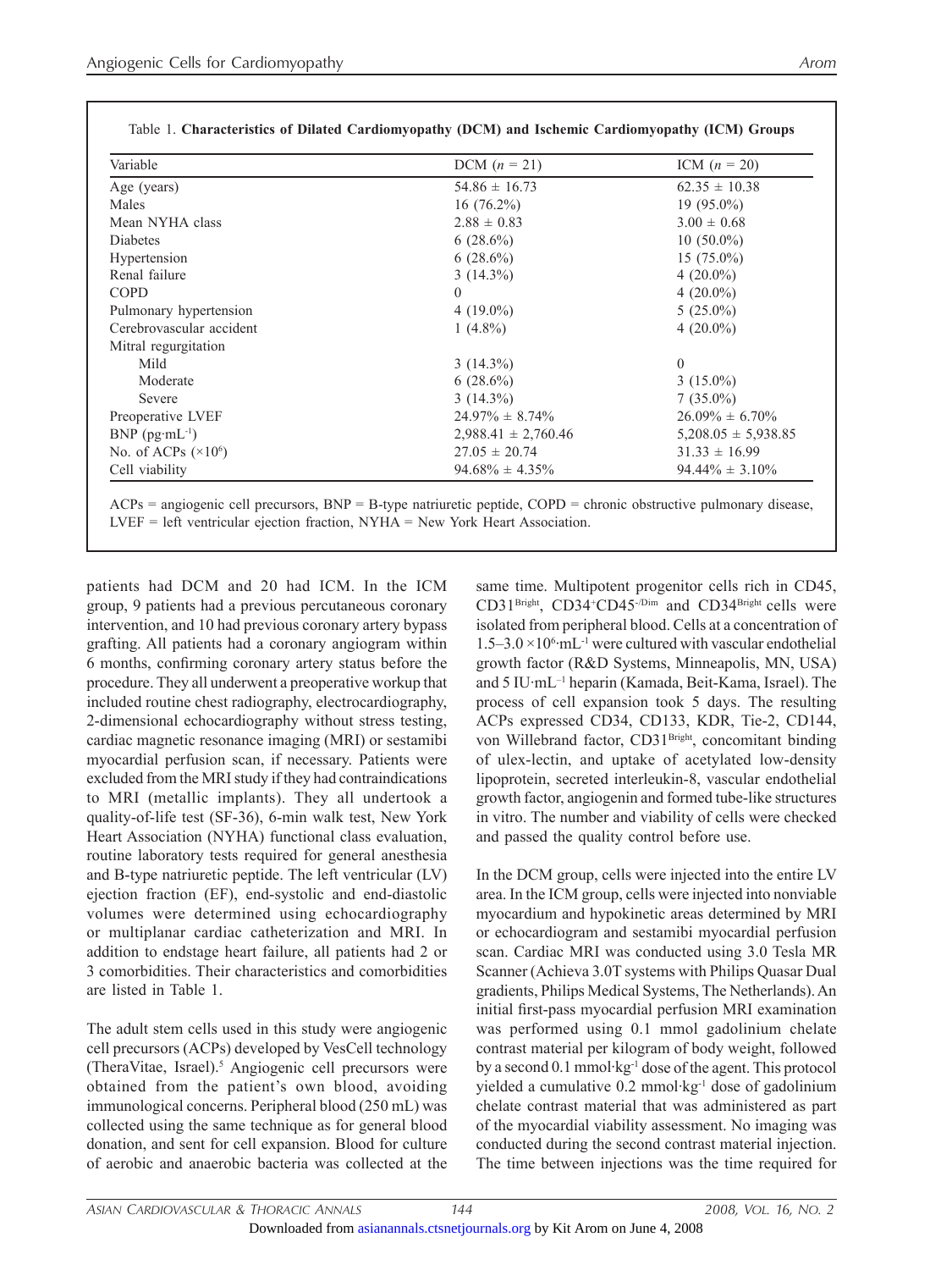

**Figure 1.** Port positions for a thoracoscopic intramyocardial cell injection; the middle port is for the thoracoscopic camera and the other 2 ports are for the left- and right-hand instruments.

myocardial perfusion MRI (1–2 min). The dose of contrast agent was the same as that used in 1.5 T MRI. In fact, the dose of contrast agent should be reduced by approximately half (0.5 mmol·kg<sup>-1</sup>, total accumulation = 0.1 mmol·kg<sup>-1</sup>), but this protocol did not work with our equipment. The delayed contrast enhancement study was initiated 15–20 min after the 2nd injection of gadolinium chelate. Wall motion at rest was assessed visually and described as normal, hypokinetic, akinetic or dyskinetic. For analysis of perfusion, the uptake pattern of contrast medium by myocardial tissue was assessed. Distinct uptake of contrast medium during the capillary phase was described as normal perfusion. The absence of uptake or clearly diminished uptake was described as a perfusion defect. Delayed hyperenhancement was classified as absent or present. The transmural extent of delayed enhancement was classified as  $1\% - 25\%$ , 26%–50%, 51%–75% or 76%–100%. The total volume of infarcted (hyperenhancing) tissue was calculated as follows. For each slice, hyperenhancing regions were contoured manually, and the area of hyperenhancing tissue was calculated. The volume was calculated by adding the areas and multiplying the resulting value by the slice thickness. The total mass of infarcted tissue was calculated by multiplying the total volume by the myocardial density (1.05). The number of infarcted segments per patient was counted and reported as percentage of total LV mass.

Under general anesthesia with one-lung ventilation, the patient was placed in the right lateral decubitus position. A small incision was made in the left chest



**Figure 2.** Needle and injection procedure; (**A**) Needle with the home-made guard at the end and extension line to the cell syringe; (**B**) The injection needle was guided and positioned by the grasper.

at the  $5<sup>th</sup>$  intercostal space on the posterior axillary line. The thoracoscope, connected to a video camera, was placed through this incision. The chest cavity was examined, and the 2 other access ports were introduced at the  $3<sup>rd</sup>$  and  $7<sup>th</sup>$  intercostal spaces on the posterior axillary line (Figure 1). A thoracoscope with 30-degree and 0-degree lenses was used to allow the surgeon to open the pericardium longitudinally anterior and posterior to the phrenic nerve. This approach was accomplished with ease when the left pleural and pericardial cavity had never been invaded before. Time must be spent to free the pericardium from the heart without injury to the phrenic nerve. Damage to the phrenic nerve could be detrimental in this group of very seriously ill patients. The thoracoscopic instruments and appropriately placed pericardial traction stitches assisted in reaching all regions of the LV wall. Cell injection was carried out using a 23-guage butterfly needle with a home-made guard (Figure 2). The thickness of the LV wall, which varied according to the severity and extent of infarction and was predetermined by MRI, helped decide the depth of injection. The needle was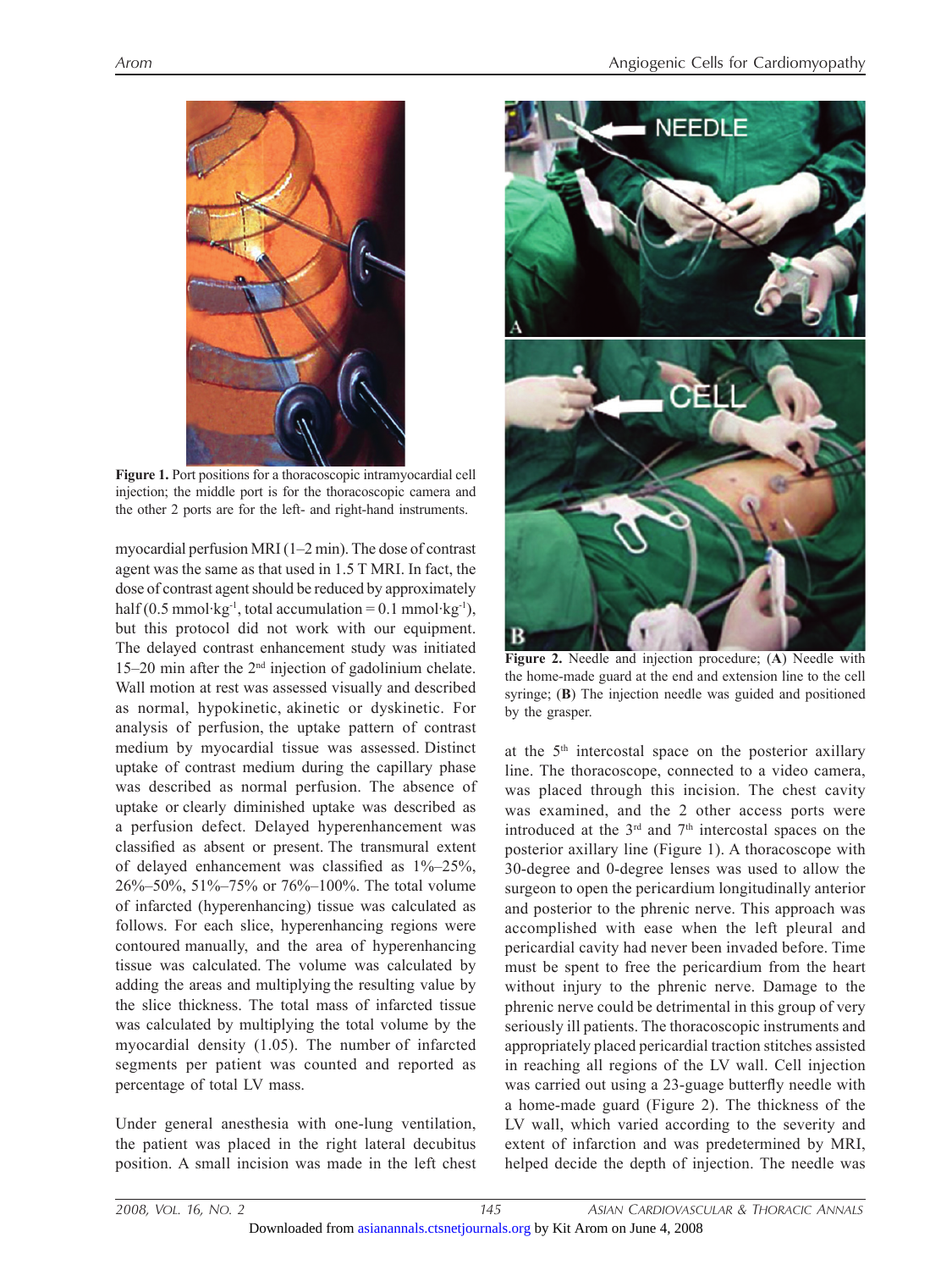

**Figure 3.** Cardiac magnetic resonance imaging with gadolinium contrast; top row: infarction seen as a bright signal (arrows) at the left ventricular anterior and lateral walls, extending from base to apex, before stem cell transplant. Left ventricular ejection fraction was 13.2% with end-diastolic volume of 296 mL; middle row: 3 months after stem cell transplant, there was no myocardial scar and ejection fraction was 20% with end-diastolic volume of 268 mL; bottom row: after 9 months, there was no myocardial scar and ejection fraction increased to 36.5% with end-diastolic volume of 175 mL.

brought to the heart and injections of 0.5 mL were performed manually using an extension line outside the chest. There were 30 sites in the whole LV free wall area (excluding the ventricular septum) in the DCM group, but only infarcted and hypokinetic areas in the ICM group were injected. Infarction in the interventricular septum area was also injected under transesophageal echocardiographic guidance using a long 25-guage needle through the LV free wall. After adequate hemostasis, the small openings were closed and a small chest drain was left in the opening at the  $7<sup>th</sup>$  intercostal space. In case of reoperation, the left chest was opened by a minithoracotomy incision, 6–8 cm in length, at the  $5<sup>th</sup>$  or  $6<sup>th</sup>$  intercostal space for lysis adhesion, and cell injection was performed as for the thoracoscopic procedure. Both groups were followed up in the same manner with repeats of the preoperative measurements at 1, 3, 6 months and 1 year.

Continuous variables are given as mean  $\pm$  standard deviation. Categorical data are reported as proportions. The paired *t* test was used to compare mean preoperative LVEF and NYHA class with the postoperative results. A *p* value of less than 0.05 was considered significant. All statistical analyses were carried out with SPSS statistical package version 10.0 (SPSS Inc, Chicago, IL, USA).

#### RESULTS

Because of preexisting poor LV function and high comorbidity, all patients required inotropic support during intensive care unit stay. The plasma creatine kinase-MB level was  $3.95 \pm 1.21$  ng·mL<sup>-1</sup>, which may confirm the absence of significant cell damage during the injection. There were no major adverse cardiac events, such as neurological deficit, excessive postoperative bleeding, new renal insufficiency or pulmonary failure, and no malignant arrhythmias. All patients tolerated cardiac rehabilitation very well. The 6-min walk tests showed an improvement of nearly 126 meters in walking capacity (from 343.3 to 469.4 meters,  $n = 9$ , at 90 days). At a mean of 180 days after the injection, NYHA functional class improved from  $2.69 \pm 0.79$  preoperatively to  $1.63 \pm 0.81$  in the DCM group  $(n=16, p<0.05)$ , and from  $3.0 \pm 0.52$  to  $1.94 \pm 0.85$  in the ICM group ( $n = 16$ ,  $p < 0.05$ ). The overall EF in both groups improved by  $4.8 \pm 7.5$  percentage points (from 26.2%  $\pm$ 7.2% to 31.1%  $\pm$  9.0%) at 149  $\pm$  98 days postoperatively  $(n = 29, p < 0.05)$ . Ejection fraction improved by  $2.8 \pm 9.1$  percentage points (from  $25.9\% \pm 8.6\%$  to  $28.7\% \pm 9.8\%$ ) at  $135 \pm 88$  days in the DCM group  $(n = 15, p = 0.3)$ , and  $7.1 \pm 4.6$  percentage points (from  $26.6\% \pm 5.8\%$  to  $33.6\% \pm 7.7\%$  at  $164 \pm 109$  days in the ICM group ( $n = 14$ ,  $p < 0.05$ ). In the ICM group, the number of follow-up MRI scans was insufficient for analysis; however, there was a trend towards a decrease in percentage of infarction (Figure 3).

## **DISCUSSION**

The newly discovered blood-borne progenitor cells have not undergone substantial trials in humans. This cell type has only just been separated and cultivated in amounts believed to be enough to repair damage in various organs, particularly the heart. Angiogenic cell precursors are characterized by features similar to endothelial progenitor cells with regard to bone marrow development, migration into the circulation and function. However, as ACPs induce blood vessel formation by a variety of means, and may differentiate into both blood vessel-forming cells and heart muscle cells. The term ACP is preferred over endothelial progenitor cell. Angiogenic cell precursors secrete tissue survival and regeneration factors and cytokines, which also facilitate the mobilization of additional progenitor cells and important elements involved in the healing process in the ischemic area. This potent combination of beneficial effects makes VesCell a powerful treatment for severe cardiac disorders.

Patients who failed to respond to medical and surgical treatment were included in this study. Most were in NYHA class II and III and waiting to become transplant candidates, so much sicker than those undergoing coronary artery bypass and valvular procedures. Almost half (DCM + ICM) had a moderate degree of mitral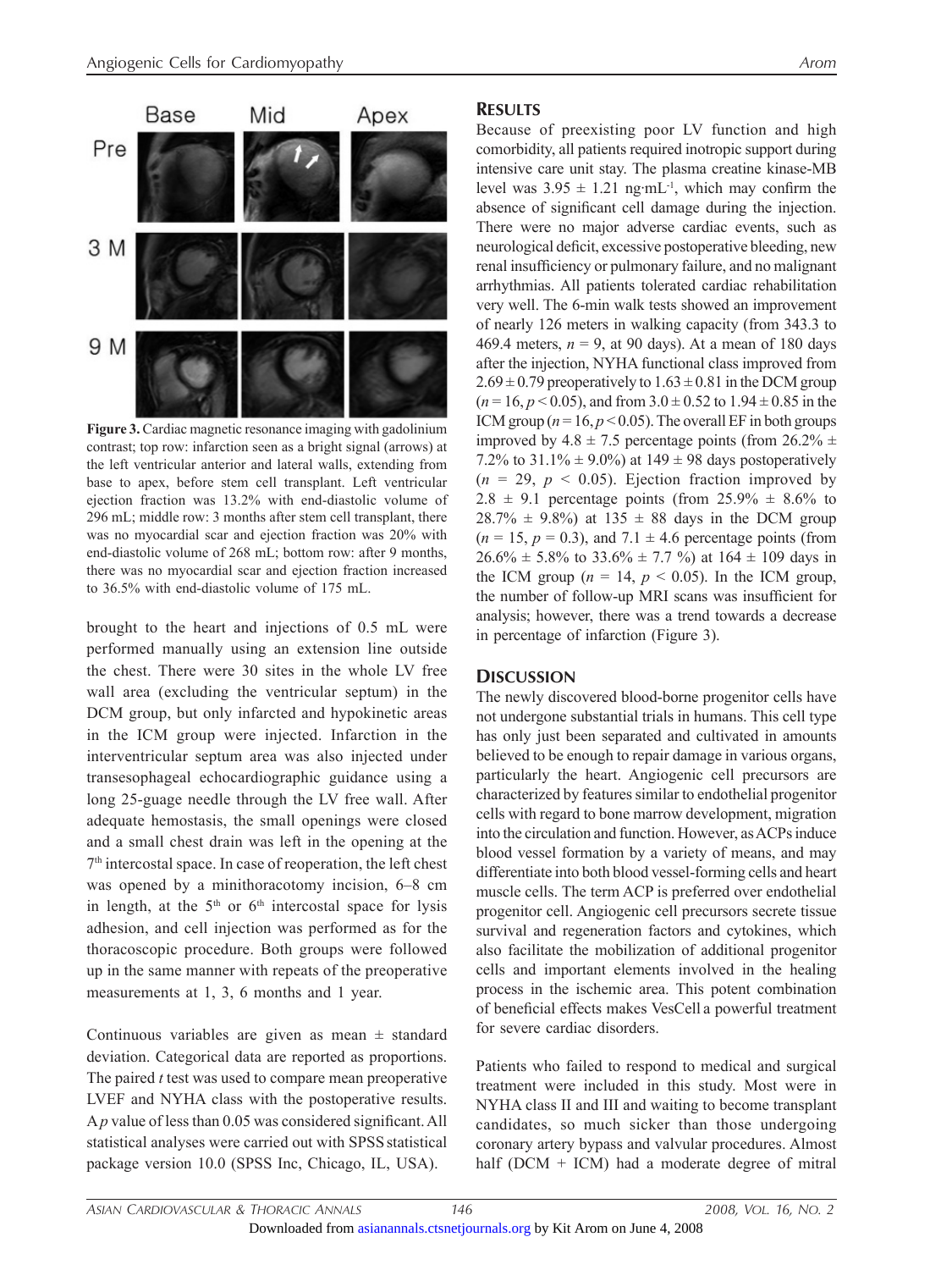and tricuspid regurgitation, pulmonary hypertension and multiple comorbidities. The improvements in NYHA functional class, 6-min walk test and LVEF are comparable to those of intracoronary or transendocardial autologous bone-marrow cell or intracoronary endothelial progenitor cell injection in both acute and chronic myocardial ischemia models. Left ventricular ejection fraction increased 6.7 percentage points after intracoronary injection of autologous bone-marrow cells and successful percutaneous coronary intervention for acute ST-segment elevation myocardial infarction in the BOOST trial.<sup>6</sup> Schachinger and colleagues<sup>7</sup> found no difference in the increase of LVEF (5–8 percentage points) with circulating progenitor cells (endothelial progenitor cells) or bone marrow-derived progenitor cells. Similar results were found in chronic myocardial ischemia: LVEF increased by 9.2% at 1 week and 10.5% at 3 months after intracoronary transplantation of autologous bone marrow-derived mononuclear cells.<sup>8</sup> Left ventricular ejection fraction remained improved at 6 months and at 1 year after cell injection.<sup>9</sup> Wang and colleagues<sup>10</sup> reported no significant change in LV function or LV end-diastolic diameter after intracoronary injection of autologous mesenchymal stem cells in DCM; however, 6-min walk distance was significantly improved at 6 months, as in our study.

The proposed mechanisms of action of these cells are angiogenesis, transdifferentiation, cytokine release/paracrine action and homing signal. $4,11-13$ The actual mechanisms are not quite clear at this point. Surgical trauma itself has a potential effect of angiogenesis. The mechanism may be similar to that of transmyocardial laser revascularization, believed to be stimulation of neoangiogenesis via growth factors.<sup>14</sup> It might also be the combination of growth factors enhancing the results of the treatment; however, experimental results are conflicting, and long-term clinical results of laser revascularization are unsatisfactory.15 In DCM, the mechanism of action is unclear.

The few complications in this study did not differ from the trans-catheter approach in which death, acute myocardial infarction or stent thrombosis were found after intracoronary autologous bone-marrow cell injection. The same complications after intracoronary endothelial progenitor cell injection were reported in the TOPCARE-AMI trial, at rates of 0%, 3.3% and 3.3%, respectively.16 During 18-month's follow-up in the BOOST randomized controlled trial, there was 3.3% recurrence of myocardial infarction and 17% of patients required target-vessel revascularization. There was no documented ventricular tachycardia or syncope in our study or in previously reported series. Echocardiography revealed no evidence of intramyocardial tumor formation or calcification, and no cancer was diagnosed during follow-up.17 Perin and colleagues<sup>18</sup> reported trans-myocardial injection of bone marrow mononuclear cells via the NOGA Myostar catheter in chronic myocardial ischemia. There was 1 (7%) death at 14 weeks, presumed to be a sudden cardiac death, and no other major periprocedural complication such as sustained arrhythmias, nor did any significant arrhythmias occur while the patients were hospitalized.

This study was carried out to determine the feasibility of direct injection of progenitor cells into the myocardium. The safety of this procedure has never been documented, and our findings confirm that it is safe. We also investigated whether thoracoscopic and microinvasive intercostal approaches were feasible. Both endoscopic and microinvasive approaches allowed surgeons to reach all LV wall areas with minimal difficulty, even in redo cases, and the injection could be performed with ease. Further development would be to identify the type of cell with the greatest ease of harvesting and expansion. The dose-response relationship needs to be evaluated, and patient selection is also important. More basic science is required to explain the results and clarify patient selection. Large prospective randomized studies are needed to establish the role of stem cells in the treatment of heart failure.

The limitations of this study were due to its nature as a safety study, and thus the efficacy of intramyocardial angiogenic precursor cell injection was unclear. It was not randomized, and we did not have a control group with medical treatment alone. Left ventricular ejection fraction was followed up by either cardiac MRI or echocardiogram; therefore, there is bias in the evaluation of LV function. Follow-up was incomplete as the patients were mostly from overseas. Also, cardiologists were not blinded to the previous results of LV function tests. However, the NHYA class and quality-of-life score could be obtained directly from the patient.

It was concluded that thoracoscopic intramyocardial autologous ACP transplantation is feasible and safe in all cases of DCM and in both first-time and redo ICM patients. The early results are good; long-term results are pending. Many unanswered questions remain before expanding usage, such as what is the most effective type of stem cell, the underlying mechanism, optimal dosage, delivery route and long-term safety and efficacy? Randomized, double-blind, placebo-controlled trials are needed to confirm the benefit of this type of cell transplantation.

Presentation at the <sup>9th</sup> Annual Scientific Meeting of the *International Society for Minimally Invasive Cardiothoracic Surgery*, San Francisco, June 7–10, 2006.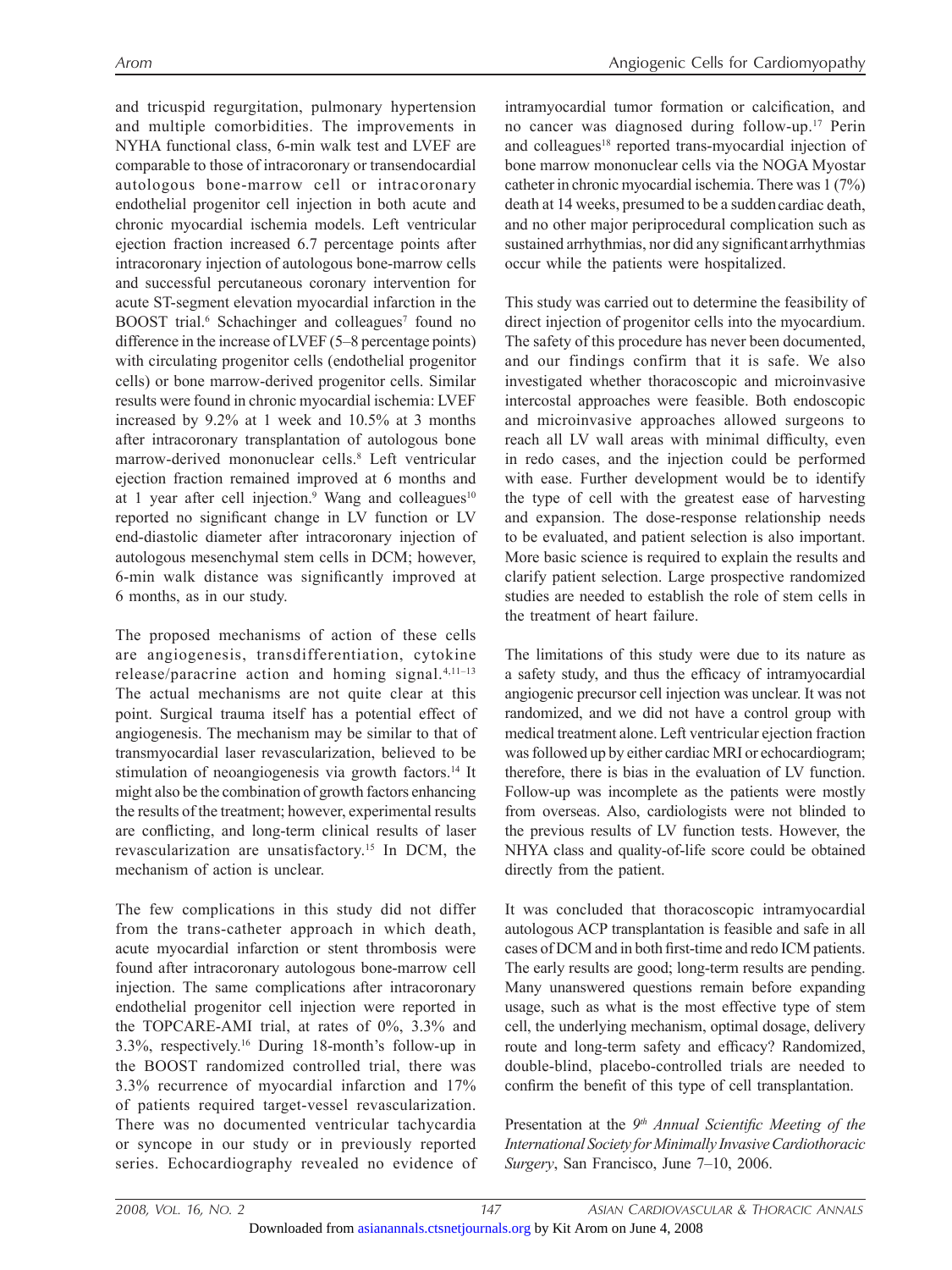#### REFERENCES

- 1. Balsam LB, Wagers AJ, Christensen JL, Kofidis T, Weissman IL, Robbins RC. Haematopoietic stem cells adopt mature haematopoietic fates in ischaemic myocardium. Nature 2004;428:668–73.
- 2. Yeh ET, Zhang S, Wu HD, Korbling M, Willerson JT, Estrov Z. Transdifferentiation of human peripheral blood CD34+-enriched cell population into cardiomyocytes, endothelial cells, and smooth muscle cells in vivo. Circulation 2003;108:2070–3.
- 3. Gruh I, Beilner J, Blomer U, Schmiedl A, Schmidt-Richter I, Kruse ML, et al. No evidence of transdifferentiation of human endothelial progenitor cells into cardiomyocytes after coculture with neonatal rat cardiomyocytes. Circulation 2006;113:1326–34.
- Badorff C, Brandes RP, Popp R, Rupp S, Urbich C, Aicher A, et al. Transdifferentiation of blood-derived human adult endothelial progenitor cells into functionally active cardiomyocytes. Circulation 2003;107:1024–32.
- 5. Porat Y, Porozov S, Belkin D, Shimoni D, Fisher Y, Belleli A, et al. Isolation of an adult blood-derived progenitor cell population capable of differentiation into angiogenic, myocardial and neural lineages. Br J Haematol 2006;135:703–14.
- 6. Wollert KC, Meyer GP, Lotz J, Ringes-Lichtenberg S, Lippolt P, Breidenbach C, et al. Intracoronary autologous bone-marrow cell transfer after myocardial infarction: the BOOST randomised controlled clinical trial. Lancet 2004;364:141–8.
- Schachinger V, Erbs S, Elsasser A, Haberbosch W, Hambrecht R, Holschermann H, et al. Intracoronary bone marrowderived progenitor cells in acute myocardial infarction. N Engl J Med 2006;355:1210–21.
- 8. Gao LR, Wang ZG, Zhu ZM, Fei YX, He S, Tian HT, et al. Effect of intracoronary transplantation of autologous bone marrow-derived mononuclear cells on outcomes of patients with refractory chronic heart failure secondary to ischemic cardiomyopathy. Am J Cardiol 2006;98:597–602.
- 9. Beeres SL, Bax JJ, Dibbets-Schneider P, Stokkel MP, Fibbe WE, van der Wall EE, et al. Sustained effect of autologous bone marrow mononuclear cell injection in patients with refractory angina pectoris and chronic myocardial ischemia: twelve-month follow-up results. Am Heart J 2006;152:684.e11–6.
- 10. Wang JA, Xie XJ, He H, Sun Y, Jiang J, Luo RH, et al. A prospective, randomized, controlled trial of autologous mesenchymal stem cells transplantation for dilated cardiomyopathy. Zhonghua Xin Xue Guan Bing Za Zhi 2006;34:107–10.
- 11. Tse HF, Kwong YL, Chan JK, Lo G, Ho CL, Lau CP. Angiogenesis in ischaemic myocardium by intramyocardial autologous bone marrow mononuclear cell implantation. Lancet 2003;361:47–9.
- 12. Kinnaird T, Stabile E, Burnett MS, Shou M, Lee CW, Barr S, et al. Local delivery of marrow-derived stromal cells augments collateral perfusion through paracrine mechanisms. Circulation 2004;109:1543–9.
- 13. Bittira B, Shum-Tim D, Al-Khaldi A, Chiu RC. Mobilization and homing of bone marrow stromal cells in myocardial infarction. Eur J Cardiothorac Surg 2003;24:393–8.
- 14. Horvath KA, Chiu E, Maun DC, Lomasney JW, Greene R, Pearce WH, et al. Up-regulation of vascular endothelial growth factor mRNA and angiogenesis after transmyocardial laser revascularization. Ann Thorac Surg 1999;68:825–9.
- 15. Grauhan O, Krabatsch T, Lieback E, Hetzer R. Transmyocardial laser revascularization in ischemic cardiomyopathy. J Heart Lung Transplant 2001;20:687–91.
- 16. Schachinger V, Assmus B, Britten MB, Honold J, Lehmann R, Teupe C, et al. Transplantation of progenitor cells and regeneration enhancement in acute myocardial infarction: final one-year results of the TOPCARE-AMI Trial. J Am Coll Cardiol 2004;44:1690–9.
- 17. Meyer GP, Wollert KC, Lotz J, Steffens J, Lippolt P, Fichtner S, et al. Intracoronary bone marrow cell transfer after myocardial infarction: eighteen months' follow-up data from the randomized, controlled BOOST (BOne marrOw transfer to enhance ST-elevation infarct regeneration) trial. Circulation 2006;113:1287–94.
- 18. Perin EC, Dohmann HF, Borojevic R, Silva SA, Sousa AL, Mesquita CT, et al. Transendocardial, autologous bone marrow cell transplantation for severe, chronic ischemic heart failure. Circulation 2003;107:2294–302.